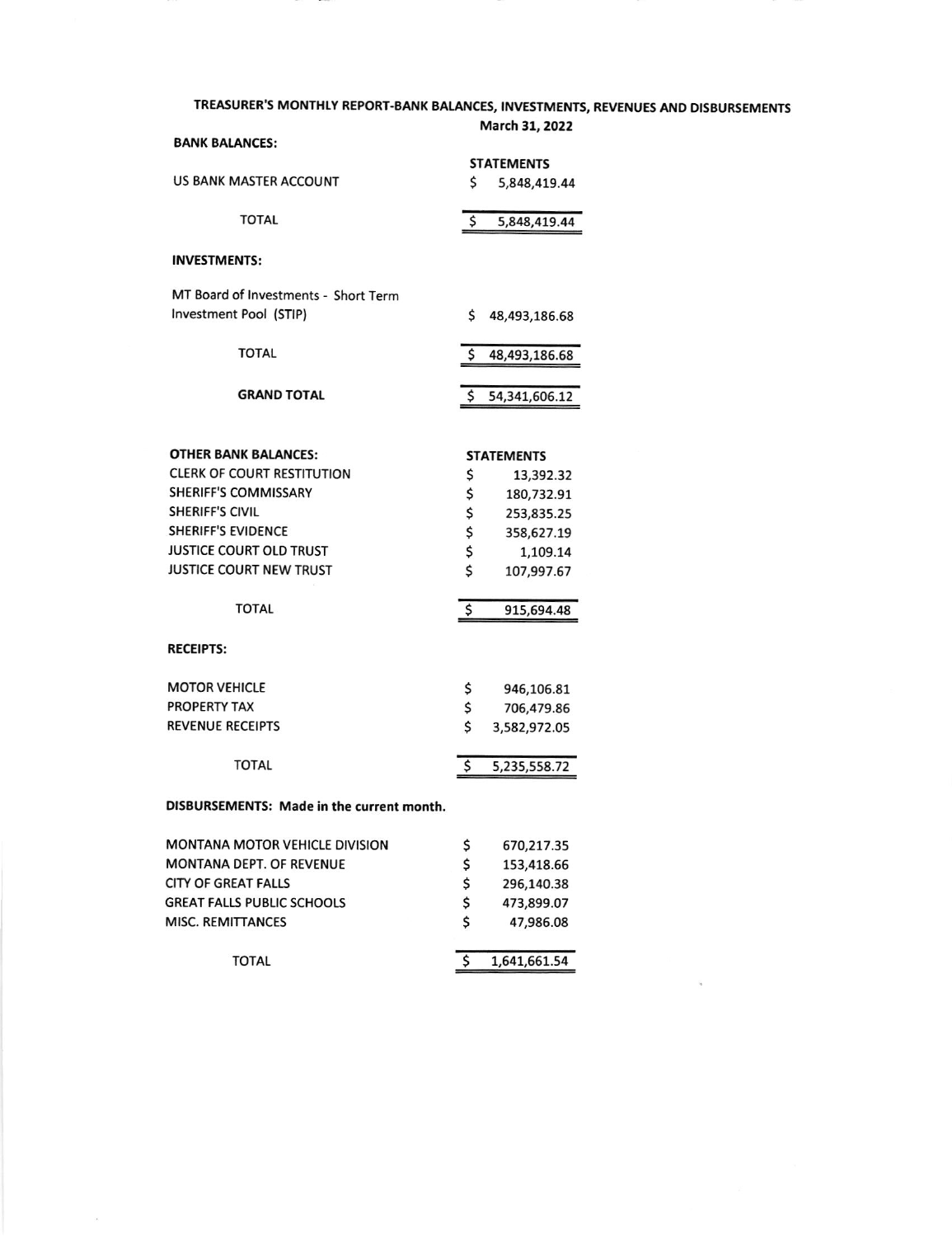AGENDA # DATE

## AGENDA REPORT

Prepared for the

## CASCADE COUNTY COMMISSION

ITEM Approved checks issued since 03/26/2022

PRESENTED BY: Cascade County Clerk & Recorder/Auditor

The Board of County Commissioners has approved invoices and accounts payable checks #318437 through #318582 totaling \$685996.03 dated 0/26/2022 thru 04/01/2022.

A listing of all paid checks is available in the Cascade County Commissioners Oftice.